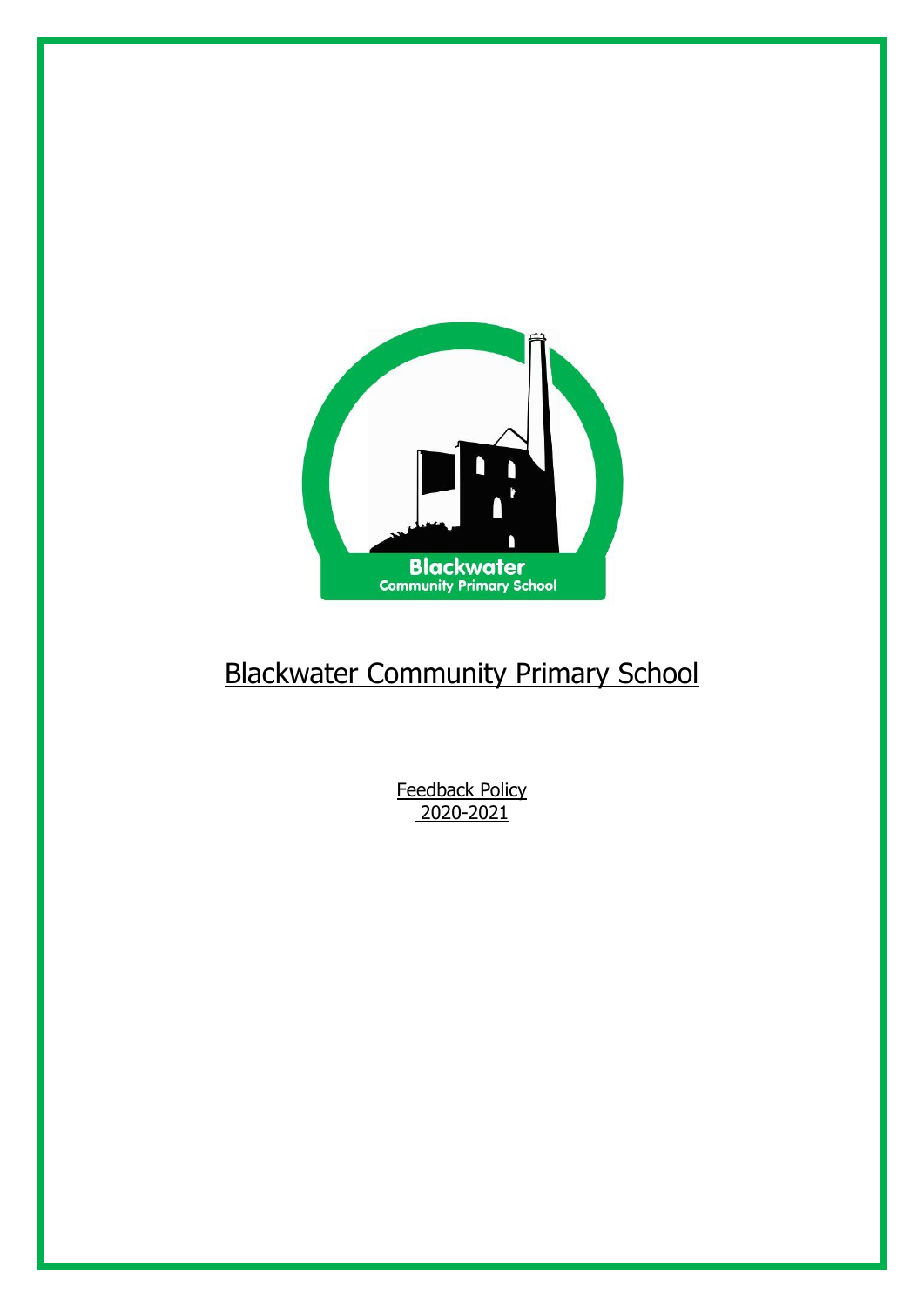# *Aims and Purpose*

Our policy is underpinned by the evidence of best practice from the Education Endowment Foundation and other expert organisations. The Education Endowment Foundation research shows that effective feedback should:

- redirect or refocus either the teacher's or the learner's actions to achieve a goal;
- **be specific, accurate and clear;**
- **EXECUTE:** encourage and support further effort;
- **Perovide specific quidance on how to improve and not just tell students when** they are wrong.

Our feedback policy has at its core a number of principles:

- the sole focus of feedback and marking should be to further children's learning;
- evidence of feedback and marking is incidental to the process: we do not provide additional evidence for external verification;
- **•** written comments should only be used when they are accessible to students according to age and ability;
- **F** feedback delivered closest to the point of action is most effective and as such feedback delivered during lessons is more effective than comments provided at a later date;
- feedback is provided to pupils as part of assessment processes in the classroom and takes many forms other than written comments;
- feedback is part of the school's wider assessment processes, which aim to provide an appropriate level of challenge to pupils in lesson, allowing them to make good progress;
- all pupils' work should be reviewed by teachers at the earliest appropriate opportunity so that it might impact on future learning.

## *Evidence of Feedback*

| <b>Type</b> | <b>What it looks like</b>                                                                                                                                                                                                                                                                                                                        | <b>Examples of Evidence</b>                                                                                                                                                                                                      |
|-------------|--------------------------------------------------------------------------------------------------------------------------------------------------------------------------------------------------------------------------------------------------------------------------------------------------------------------------------------------------|----------------------------------------------------------------------------------------------------------------------------------------------------------------------------------------------------------------------------------|
| Immediate   | Includes teacher gathering feedback<br>п<br>from teaching, including whiteboards,<br>book work etc.<br>• Takes place in lessons with<br>individuals or small groups.<br>Often given verbally to pupils for<br>$\blacksquare$<br>immediate action.<br>May involve use of a teaching<br>п<br>assistant to provide support or further<br>challenge. | Lesson observations /<br>$\blacksquare$<br>learning walks.<br>Some evidence of use of<br>$\blacksquare$<br>the marking code.<br>Improvements evident in<br>$\blacksquare$<br>books either through<br>editing or further working. |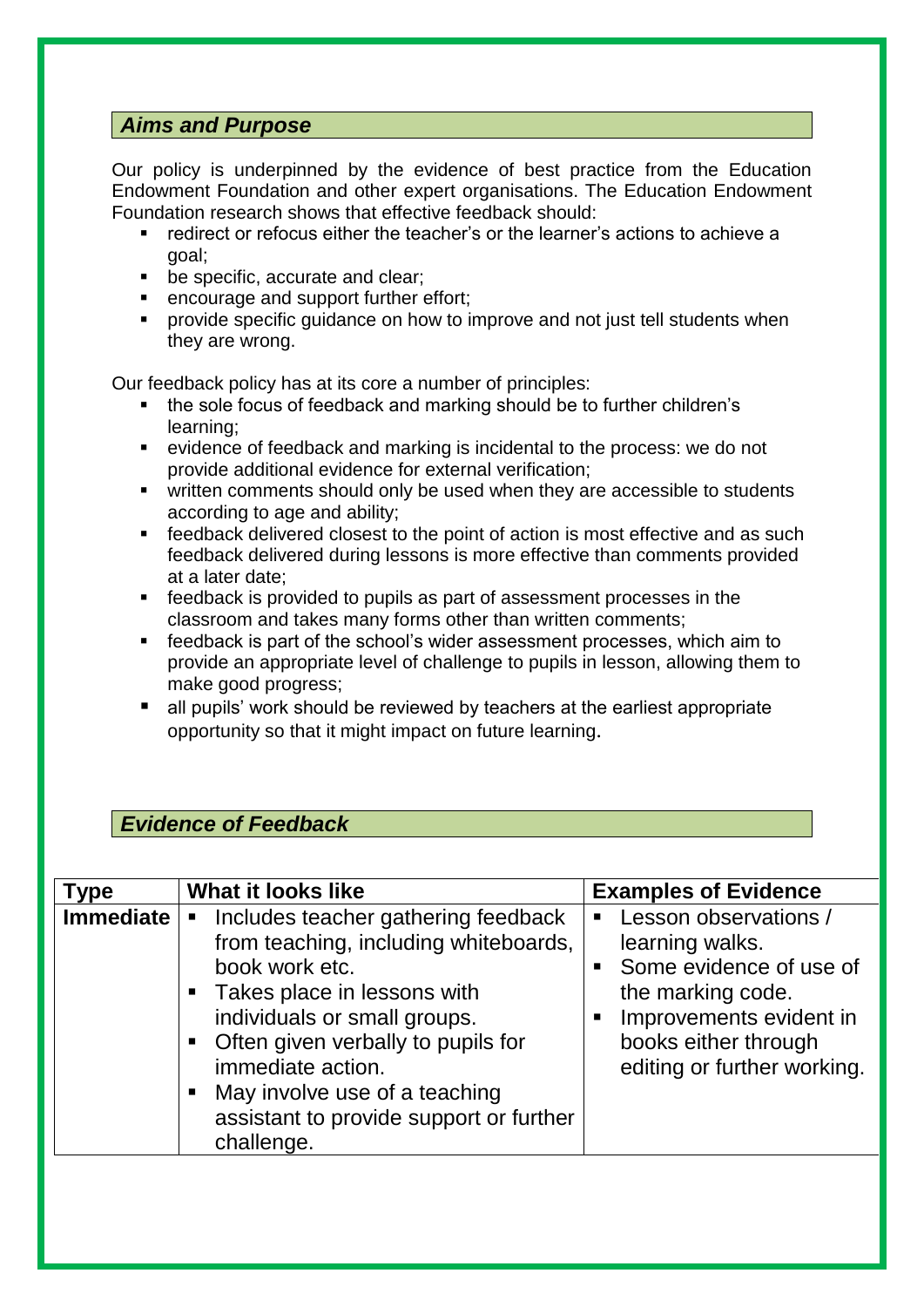|                | May re-direct the focus of teaching or<br>the task.<br>May include annotations or<br>comments.                                                                                                                                                                                                                                                                                                                                 |                                                                                                                                                                                                                                                                                                                                                                                          |
|----------------|--------------------------------------------------------------------------------------------------------------------------------------------------------------------------------------------------------------------------------------------------------------------------------------------------------------------------------------------------------------------------------------------------------------------------------|------------------------------------------------------------------------------------------------------------------------------------------------------------------------------------------------------------------------------------------------------------------------------------------------------------------------------------------------------------------------------------------|
| <b>Summary</b> | Takes place at the end of a lesson or<br>п<br>activity.<br>Often involves whole groups or<br>classes.<br>Provides an opportunity for<br>evaluation of learning in the lesson.<br>May take the form of self- or peer-<br>п<br>assessment against an agreed set of<br>criteria.<br>In some cases, may guide a<br>teacher's further use of review<br>feedback, focusing on areas of need.                                         | Lesson observations /<br>٠<br>learning walks.<br>Timetabled pre- and post-<br>п<br>teaching based on<br>assessment.<br>Some evidence of self-<br>and peer-assessment.<br>May be reflected in<br>п<br>selected focus review<br>feedback (marking).                                                                                                                                        |
| <b>Review</b>  | Takes place away from the point of<br>$\blacksquare$<br>teaching.<br>May involve written comments /<br>annotations for pupils to read /<br>respond to.<br>Provides teachers with opportunities<br>for assessment and understanding.<br>Leads to adaptation of future lessons<br>through planning, grouping or<br>adaptation of tasks.<br>May lead to targets being set for<br>pupils' future attention or immediate<br>action. | Written comments and<br>$\blacksquare$<br>appropriate responses /<br>action.<br><b>Whole Class Feedback</b><br>sheets.<br>Adaptations to teaching<br>п<br>sequences tasks eg<br>revisited as the starter for<br>the next lesson.<br>Evidence of children<br>٠<br>selected for intervention<br>following lesson in<br>intervention records.<br>Acknowledgement of<br>п<br>completed work. |

# *Marking*

Marking is part of assessment and feedback. We aim to provide a system of marking that is consistent and continuous across each stage within our school. We aim to mark positively whenever possible to enhance self-esteem and confidence. We recognise that marking is only one form of feedback and that its primary purpose should be to inform future learning and children's progress. Not all work will be marked.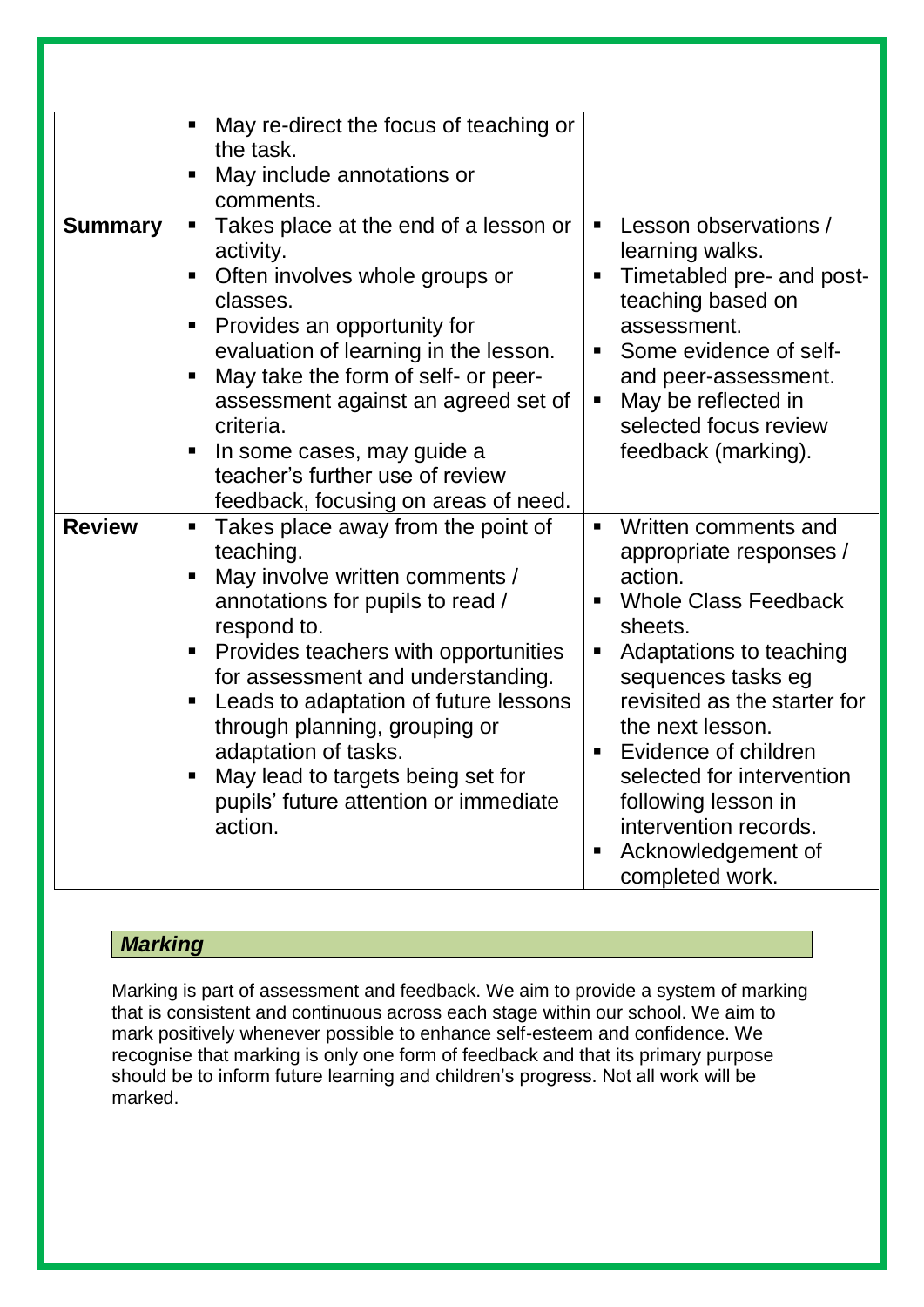#### **Marking Summary**

#### **English and Mathematics Whole Class Feedback**

In Key Stage 1 and Key Stage 2, teachers mostly review children's learning using Whole Class Feedback. This identifies:

- work to praise and share;
- **spellings which need to be followed up;**
- children who need additional support on specific aspects of the learning;
- misconceptions / basic skills errors / notes for the next lesson.

Teachers identify specific actions to help the children improve their writing. Planning for the next lesson is then adapted to include the relevant teaching points. **The children's next step is the next lesson**. Pupils are given the opportunity to reflect and review or improve their work or to practise or use their new learning. The children's work will be stamped to show that it has been reviewed in this way.

At other times, responses to a child's writing may, when appropriate, include a *selection* of:

- **a** teacher's comment;
- the overall effectiveness of the piece
- suggestions towards how to achieve or extend aspects of the writing eg Next time…..
- positive comments or acknowledgement of a child's work (eg sticker).

Final drafts are celebrations of work and will only be positively marked. Some final drafts will not be marked and may be used for displays etc.

## *Self-assessment and peer assessment*

Where appropriate, pupils are encouraged to evaluate their own work before marking. In Key Stage 2, children often have the opportunity to self-mark and selfassess, enabling them to take ownership of their learning and to move their own learning forwards.

Children are supported to improve their work by both adults and peers. Having created a rubric and self-assessed their work, a range of strategies, including peer support and staff feedback, can provide a focus for redrafting.

#### **Marking Writing in Year 2 and Year 6**

In Year 2 and Year 6, marking will reflect the framework for Key Stage 1 and Key Stage 2 assessment guidance. This means that writing that is going to be redrafted will not be closely marked.

#### **Marking by other members of staff**